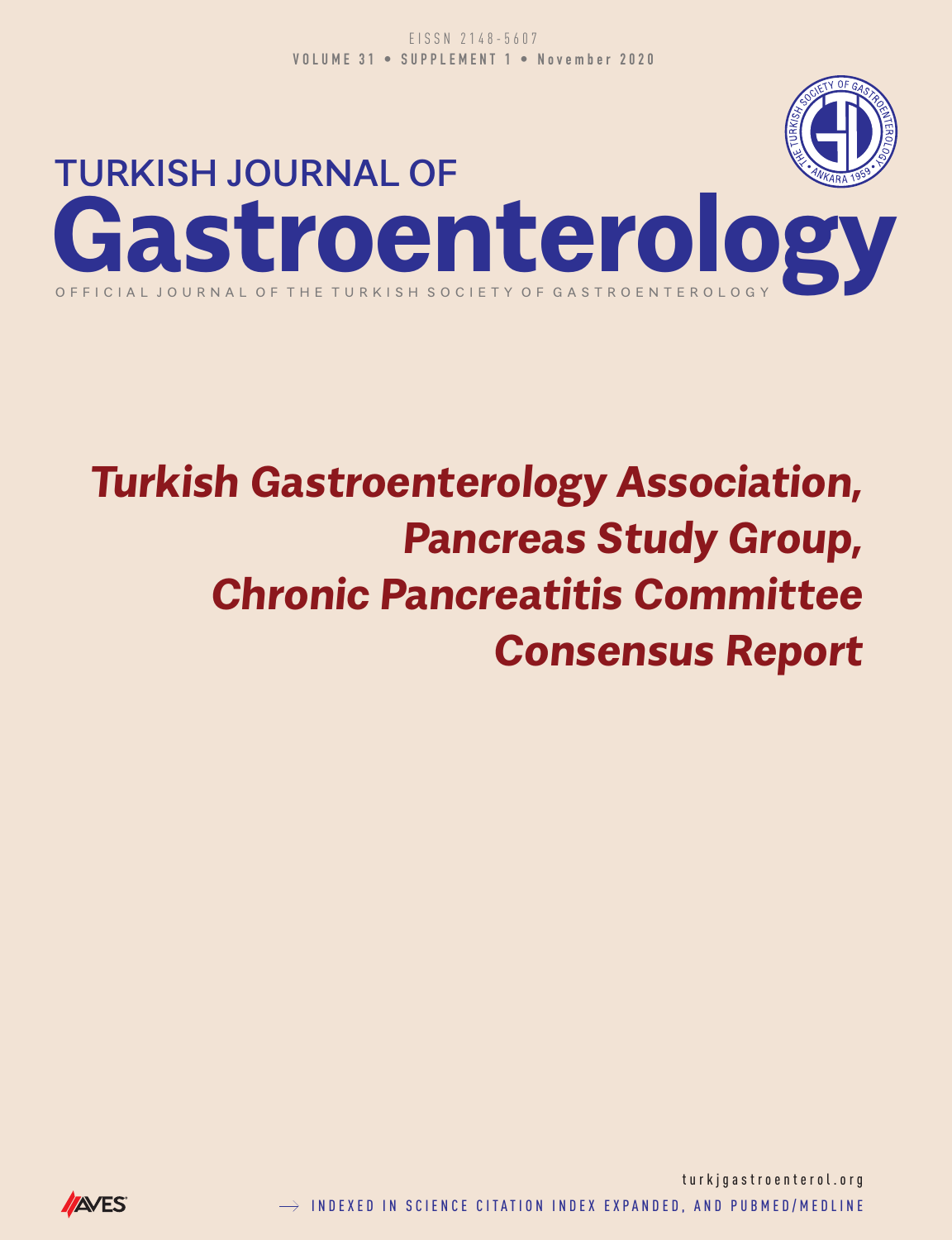

### *Editor in Chief*

*Murat Törüner Department of Gastroenterology, Ankara University School of Medicine, Ankara, Turkey*

#### *Senior Associate Editors*

*Hale Akpınar Department of Gastroenterology, Dokuz Eylül University School of Medicine, İzmir, Turkey*

*Ramazan İdilman Department of Gastroenterology, Ankara University School of Medicine, Ankara, Turkey*

#### *Associate Editors*

*Meral Akdoğan Clinic of Gastroenterology, Ankara City Hospital, Ankara, Turkey*

*Canan Alkım Clinic of Gastroenterology, Şişli Etfal Training and Research Hospital, İstanbul, Turkey*

*Ayhan Hilmi Çekin University of Health Sciencies; Clinic of Gastroenterology Antalya Training and Research Hospital, Antalya, Turkey*

*Dinç Dinçer Department of Gastroenterology, Akdeniz University School of Medicine, Antalya, Turkey*

*Ödül Eğritaş Gürkan Department of Pediatric Gastroenterology, Ankara University School of Medicine, Ankara, Turkey*

#### *International Associate Editor*

*Ahmet Gürakar Department of Gastroenterology and Hepatology, Johns Hopkins University School of Medicine, Baltimore, USA*

*Hale Gökcan Clinic of Gastroenterology, Ankara City Hospital, Ankara, Turkey*

*İbrahim Hatemi Department of Gastroenterology, İstanbul University-Cerrahpaşa, Cerrahpaşa School of Medicine, İstanbul, Turkey*

*Gökhan Kabaça[m](https://orcid.org/0000-0002-2099-9697)  Department of Gastroenterology, Ankara Güven Hospital, Ankara, Turkey*

*Fatih Oğuz Önder Department of Gastroenterology, Acıbadem University School of Medicine, Turkey*

*Volkan Öter Clinic of Gastrointestinal Surgery, Ankara City Hospital, Ankara, Turkey*

#### *Statistical Editor*

*Gülşah Şeydaoğlu Department of Biostatistics, Çukurova University School of Medicine, Adana, Turkey*

*Yeşim Öztürk*

*Department of Pediatric Gastroenterology, Dokuz Eylül University School of Medicine, İzmir, Turkey*

*Fatih Tekin Department of Gastroenterology, Ege University School of Medicine, İzmir, Turkey*

*İlker Tura[n](https://orcid.org/0000-0001-8998-1965)  Department of Gastroenterology, Ege University School of Medicine, İzmir, Turkey*

*Enver Üçbilek Department of Gastroenterology, Mersin University School of Medicine, Mersin, Turkey*

#### *Publisher*  **AVES**

### *İbrahim KARA*

*Publication Director Ali ŞAHİN Editorial Development*

*Gizem KAYAN TEKAÜT Deputy Publication Director Gökhan ÇİMEN*

#### *Publication Coordinators*

*İrem DELİÇAY Arzu YILDIRIM Deniz KAYA Bahar ALBAYRAK Emre KARA*

*Finance and Administration Zeynep YAKIŞIRER ÜREN Betül ÇİMEN*

*Project Coordinators Doğan ORUÇ Sİnem KOZ*

### *Graphics Department*

*Ünal ÖZER Deniz Elif DURAN Beyzanur KARABULUT* *Address: Büyükdere Cad. No: 105/9 34394 Mecidiyeköy, Şişli, İstanbul-Turkey Phone: +90 212 217 17 00 Fax: +90 212 217 22 92 E-mail: info@avesyayincilik.com*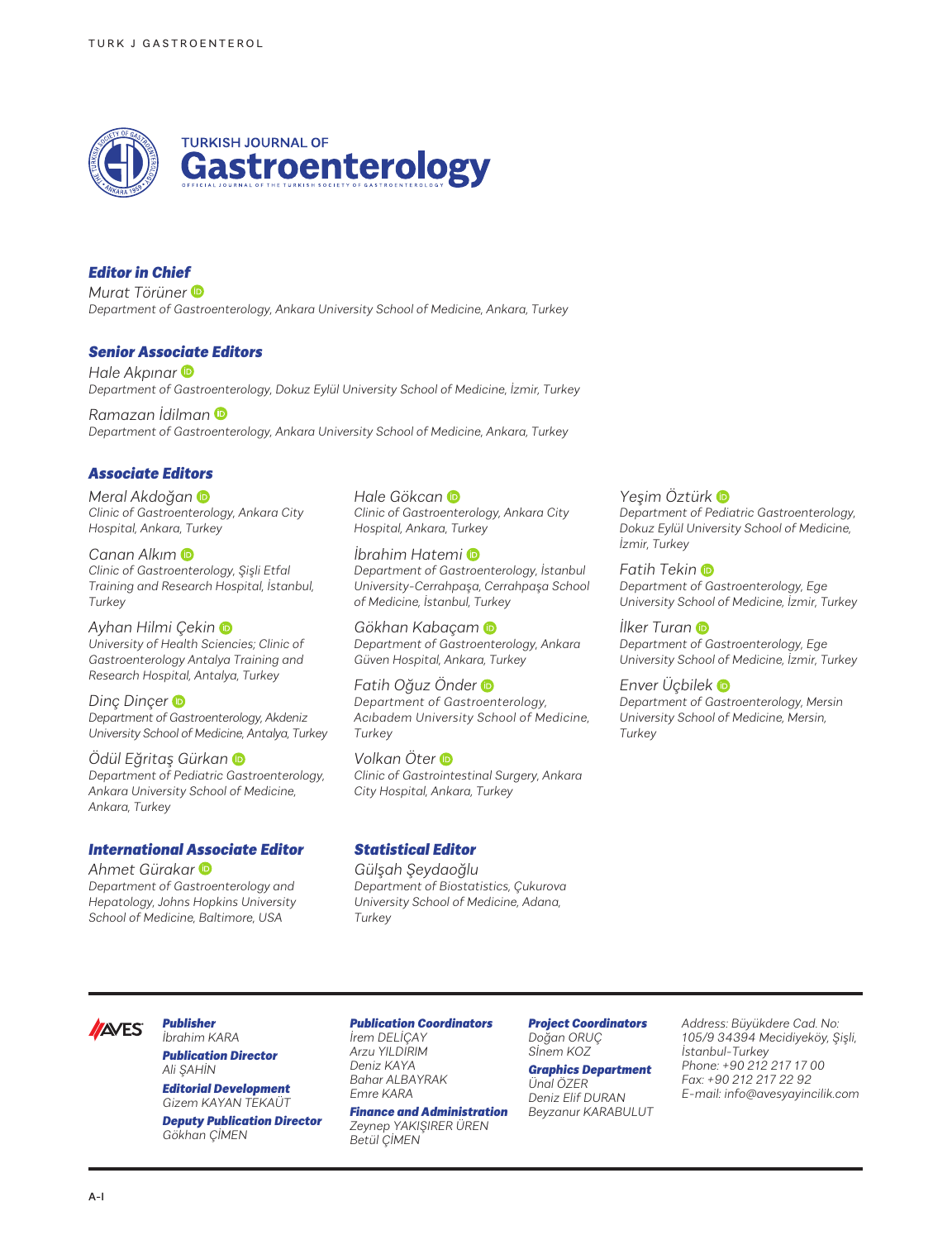

### *Aims and Scope*

Turkish Journal of Gastroenterology *(Turk J Gastroenterol)* is the double-blind peer-reviewed, open access, international publication organ of the Turkish Society of Gastroenterology. The journal is published monthly and its publication language is English.

Turkish Journal of Gastroenterology aims to publish international at the highest clinical and scientific level on original issues of gastroenterology and hepatology. The journal publishes original papers, review articles, and letters to the editor on clinical and experimental gastroenterology and hepatology.

The editorial and publication processes of the journal are shaped in accordance with the guidelines of the International Committee of Medical Journal Editors *(ICMJE)*, World Association of Medical Editors *(WAME)*, Council of Science Editors *(CSE)*, Committee on Publication Ethics *(COPE)*, European Association of Science Editors *(EASE)*, and National Information Standards Organization *(NISO)*. The journal is in conformity with the Principles of Transparency and Best Practice in Scholarly Publishing *(doaj.org/bestpractice)*.

The Turkish Journal of Gastroenterology is indexed in Science Citation Index Expanded, PubMed/MEDLINE, Scopus, and TUBITAK ULAKBIM TR Index.

Processing and publication are free of charge with the journal. No fees are requested from the authors at any point throughout the evaluation and publication process. All manuscripts must be submitted via the online submission system, which is available at turkjgastroenterol.org. The journal guidelines, technical information, and the required forms are available on the journal's web page.

All expenses of the journal are covered by the Turkish Society of Gastroenterology. Potential advertisers should contact the Editorial Office. Advertisement images are published only upon the Editor-in-Chief's approval.

Statements or opinions expressed in the manuscripts published in the journal reflect the views of the author(s) and not the opinions of the Turkish Society of Gastroenterology, editors, editorial board, and/or publisher; the editors, editorial board, and publisher disclaim any responsibility or liability for such materials.

All published content is available online, free of charge at turkjgastroenterol.org.

Turkish Society of Gastroenterology holds the international copyright of all the content published in the journal.

Editor in Chief: Prof. Murat Törüner Address: Mustafa Kemal Mahallesi, 2126 Sokak, Kolbay İş Merkezi, C blok, No.: 6-9, Çankaya, Ankara, TURKEY Phone: +90 312 284 15 11 Fax: +90 312 284 80 75 E-mail: dernek@tgd.org.tr

Publisher: AVES Address: Büyükdere Cad., 105/9 34394 Mecidiyeköy, Şişli, İstanbul, TURKEY Phone: +90 212 217 17 00 Fax: +90 212 217 22 92 E-mail: info@avesyayincilik.com Web page: avesyayincilik.com

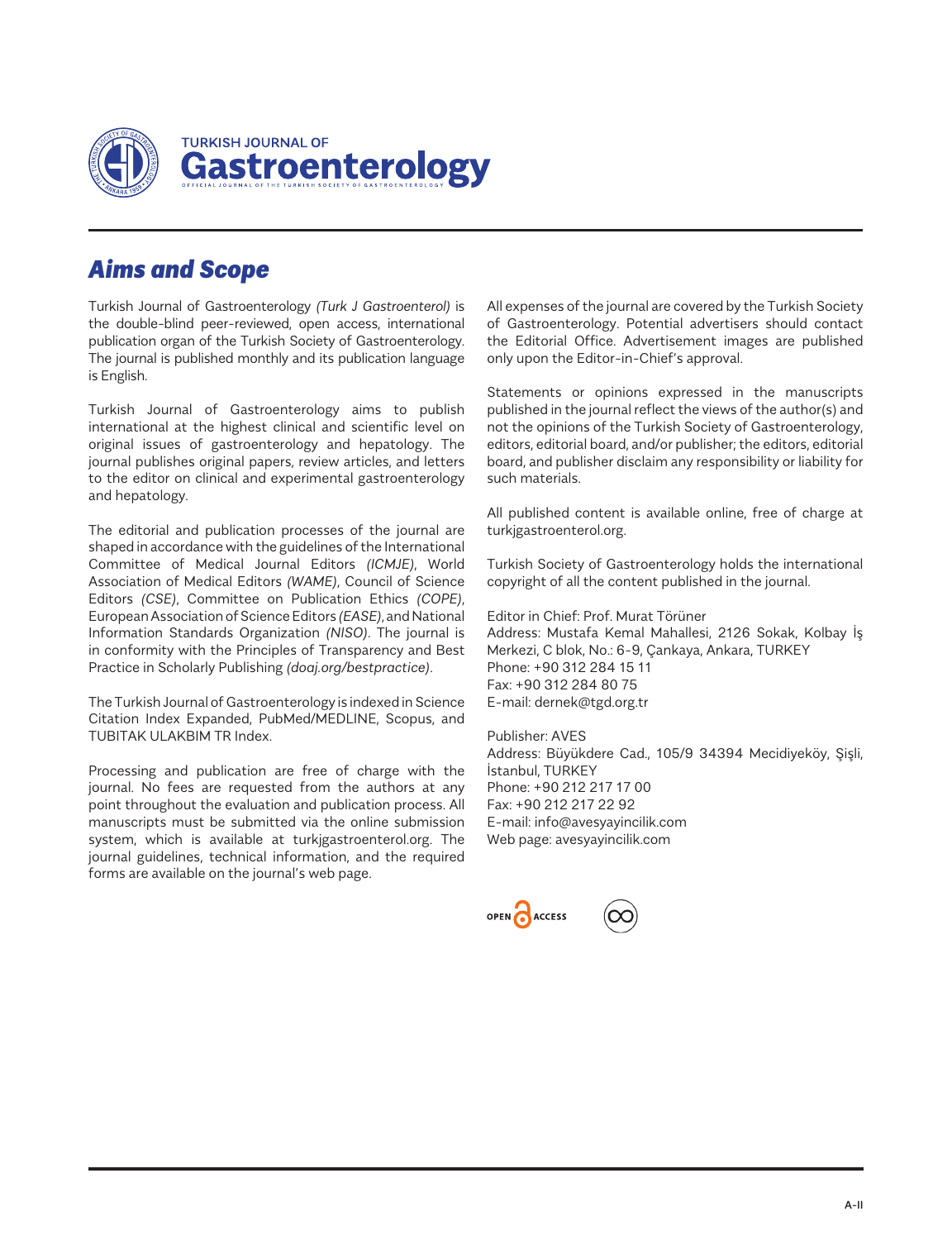

### *Instructions to Authors*

Turkish Journal of Gastroenterology *(Turk J Gastroenterol)* is the double-blind peer-reviewed, open access, international publication organ of the Turkish Society of Gastroenterology. The journal is published monthly and its publication language is English.

Turkish Journal of Gastroenterology aims to publish international at the highest clinical and scientific level on original issues of gastroenterology and hepatology. The journal publishes original papers, review articles and letters to the editor on clinical and experimental gastroenterology and hepatology.

The editorial and publication processes of the journal are shaped in accordance with the guidelines of the International Council of Medical Journal Editors *(ICMJE),* the World Association of Medical Editors *(WAME)*, the Council of Science Editors *(CSE),* the Committee on Publication Ethics *(COPE),* the European Association of Science Editors *(EASE)*, and National Information Standards Organization *(NISO)*. The journal conforms to the Principles of Transparency and Best Practice in Scholarly Publishing *(doaj.org/bestpractice)*.

Originality, high scientific quality, and citation potential are the most important criteria for a manuscript to be accepted for publication. Manuscripts submitted for evaluation should not have been previously presented or already published in an electronic or printed medium. The journal should be informed of manuscripts that have been submitted to another journal for evaluation and rejected for publication. The submission of previous reviewer reports will expedite the evaluation process. Manuscripts that have been presented in a meeting should be submitted with detailed information on the organization, including the name, date, and location of the organization.

Manuscripts submitted to the Turkish Journal of Gastroenterology will go through a double-blind peer-review process. Each submission will be reviewed by at least two external, independent peer reviewers who are experts in their fields in order to ensure an unbiased evaluation process. The editorial board will invite an external and independent editor to manage the evaluation processes of manuscripts submitted by editors or by the editorial board members of the journal. The Editor in Chief is the final authority in the decision-making process for all submissions.

An approval of research protocols by the Ethics Committee in accordance with international agreements *(World Medical Association Declaration of Helsinki "Ethical Principles for Medical Research Involving Human Subjects," amended in October 2013, www.wma.net)* is required for experimental, clinical, and drug studies. If required,

ethics committee reports or an equivalent official document will be requested from the authors. For manuscripts concerning experimental research on humans, a statement should be included that shows that written informed consent of patients and volunteers was obtained following a detailed explanation of the procedures that they may undergo. For studies carried out on animals, the measures taken to prevent pain and suffering of the animals should be stated clearly. Information on patient consent, the name of the ethics committee, and the ethics committee approval number should also be stated in the Materials and Methods section of the manuscript. It is the authors' responsibility to carefully protect the patients' anonymity. For photographs that may reveal the identity of the patients, releases signed by the patient or their legal representative should be enclosed.

All submissions are screened by a similarity detection software *(iThenticate by CrossCheck)*.

In the event of alleged or suspected research misconduct, e.g., plagiarism, citation manipulation, and data falsification/fabrication, the Editorial Board will follow and act in accordance with COPE guidelines.

Each individual listed as an author should fulfill the authorship criteria recommended by the International Committee of Medical Journal Editors *(ICMJE-www.icmje.org)*. The ICMJE recommends that authorship be based on the following 4 criteria:

*1. Substantial contributions to the conception or design of the work; or the acquisition, analysis, or interpretation of data for the work; AND*

*2. Drafting the work or revising it critically for important intellectual content; AND*

*3. Final approval of the version to be published; AND*

*4. Agreement to be accountable for all aspects of the work in ensuring that questions related to the accuracy or integrity of any part of the work are appropriately investigated and resolved.*

*In addition to being accountable for the parts of the work he/she has done, an author should be able to identify which co-authors are responsible for specific other parts of the work. In addition, authors should have confidence in the integrity of the contributions of their co-authors.*

All those designated as authors should meet all four criteria for authorship, and all who meet the four criteria should be identified as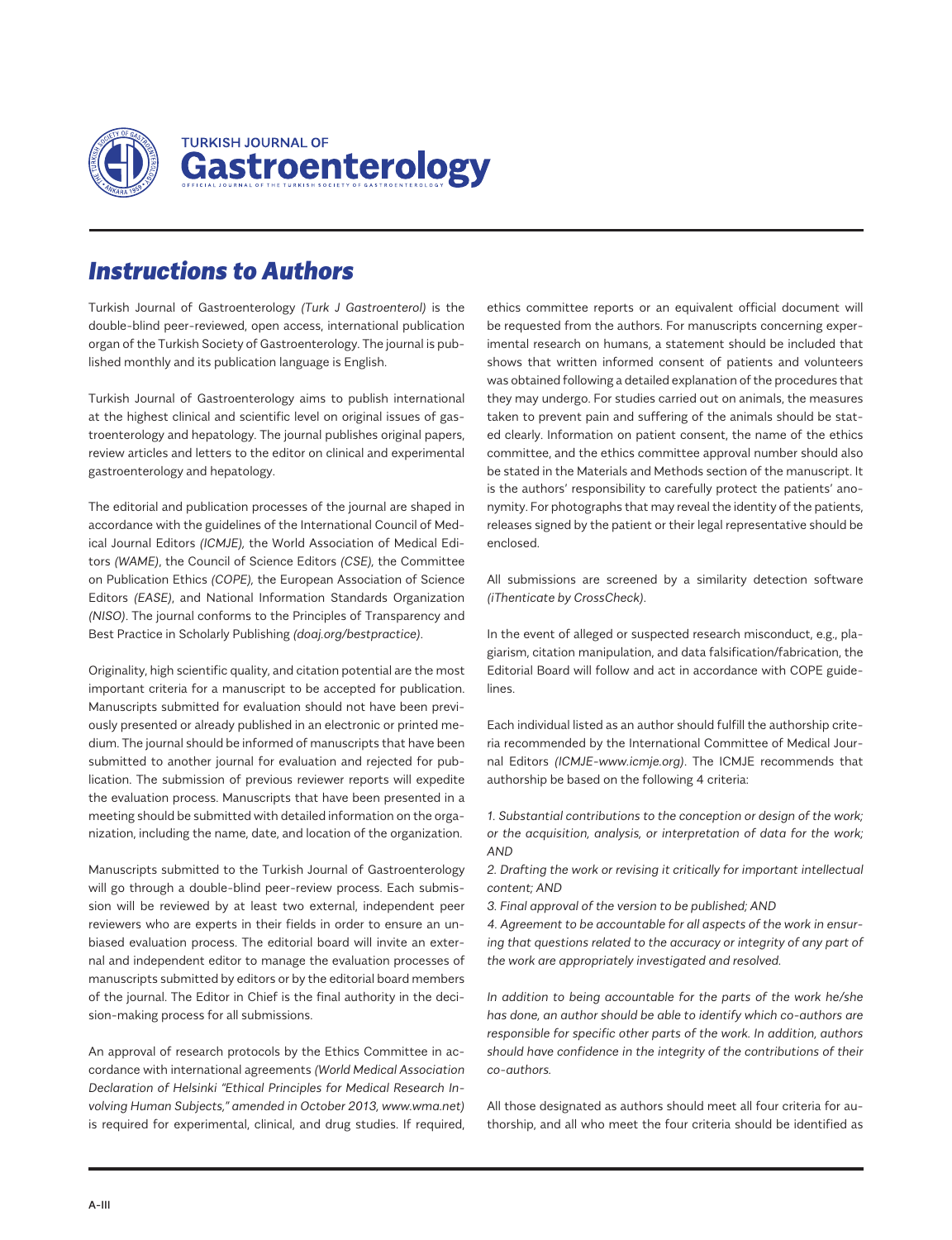

# **TURKISH JOURNAL OF** Gastroenterology

authors. Those who do not meet all four criteria should be acknowledged in the title page of the manuscript.

Turkish Journal of Gastroenterology requires corresponding authors to submit a signed and scanned version of the authorship contribution form *(available for download through turkjgastroenterol.org)* during the initial submission process in order to act appropriately on authorship rights and to prevent ghost or honorary authorship. If the editorial board suspects a case of "gift authorship," the submission will be rejected without further review. As part of the submission of the manuscript, the corresponding author should also send a short statement declaring that he/she accepts to undertake all the responsibility for authorship during the submission and review stages of the manuscript.

Turkish Journal of Gastroenterology requires and encourages the authors and the individuals involved in the evaluation process of submitted manuscripts to disclose any existing or potential conflicts of interests, including financial, consultant, and institutional, that might lead to potential bias or a conflict of interest. Any financial grants or other support received for a submitted study from individuals or institutions should be disclosed to the Editorial Board. To disclose a potential conflict of interest, the ICMJE Potential Conflict of Interest Disclosure Form should be filled in and submitted by all contributing authors. Cases of a potential conflict of interest of the editors, authors, or reviewers are resolved by the journal's Editorial Board within the scope of COPE and ICMJE guidelines.

The Editorial Board of the journal handles all appeal and complaint cases within the scope of COPE guidelines. In such cases, authors should get in direct contact with the editorial office regarding their appeals and complaints. When needed, an ombudsperson may be assigned to resolve cases that cannot be resolved internally. The Editor in Chief is the final authority in the decision-making process for all appeals and complaints.

When submitting a manuscript to Turkish Journal of Gastroenterology, authors accept to assign the copyright of their manuscript to the Turkish Society of Gastroenterology. If rejected for publication, the copyright of the manuscript will be assigned back to the authors. Turkish Journal of Gastroenterology requires each submission to be accompanied by a Copyright Transfer Form *(available for download at turkjgastroenterol.org)*. When using previously published content, including figures, tables, or any other material in both print and electronic formats, authors must obtain permission from the copyright holder. Legal, financial and criminal liabilities in this regard belong to the author*(s)*.

Statements or opinions expressed in the manuscripts published in Turkish Journal of Gastroenterology reflect the views of the author*(s)* and not the opinions of the editors, the editorial board, or the publisher; the editors, the editorial board, and the publisher disclaim any responsibility or liability for such materials. The final responsibility in regard to the published content rests with the authors.

#### *Manuscript Preparation*

The manuscripts should be prepared in accordance with ICMJE-Recommendations for the Conduct, Reporting, Editing, and Publication of Scholarly Work in Medical Journals *(updated in December 2018 - http://www.icmje.org/icmje-recommendations.pdf)*. Authors are required to prepare manuscripts in accordance with the CON-SORT guidelines for randomized research studies, STROBE guidelines for observational original research studies, STARD guidelines for studies on diagnostic accuracy, PRISMA guidelines for systematic reviews and meta-analysis, ARRIVE guidelines for experimental animal studies, and TREND guidelines for non-randomized public behavior.

Manuscripts can only be submitted through the journal's online manuscript submission and evaluation system, available at turkjgastroenterol.org. Manuscripts submitted via any other medium will not be evaluated.

Manuscripts submitted to the journal will first go through a technical evaluation process where the editorial office staff will ensure that the manuscript has been prepared and submitted in accordance with the journal's guidelines. Submissions that do not conform to the journal's guidelines will be returned to the submitting author with technical correction requests.

Authors are required to submit the following:

- *• Copyright Transfer Form,*
- *• Author Contributions Form, and*
- *• ICMJE Potential Conflict of Interest Disclosure Form (should be filled in by all contributing authors) during the initial submission. These forms are available for download at turkjgastroenterol.org.*

#### *Preparation of the Manuscript*

Title page: A separate title page should be submitted with all submissions and this page should include:

- *• The full title of the manuscript as well as a short title (running head) of no more than 50 characters,*
- *• Name(s), affiliations, highest academic degree(s), and ORCID IDs of the author(s),*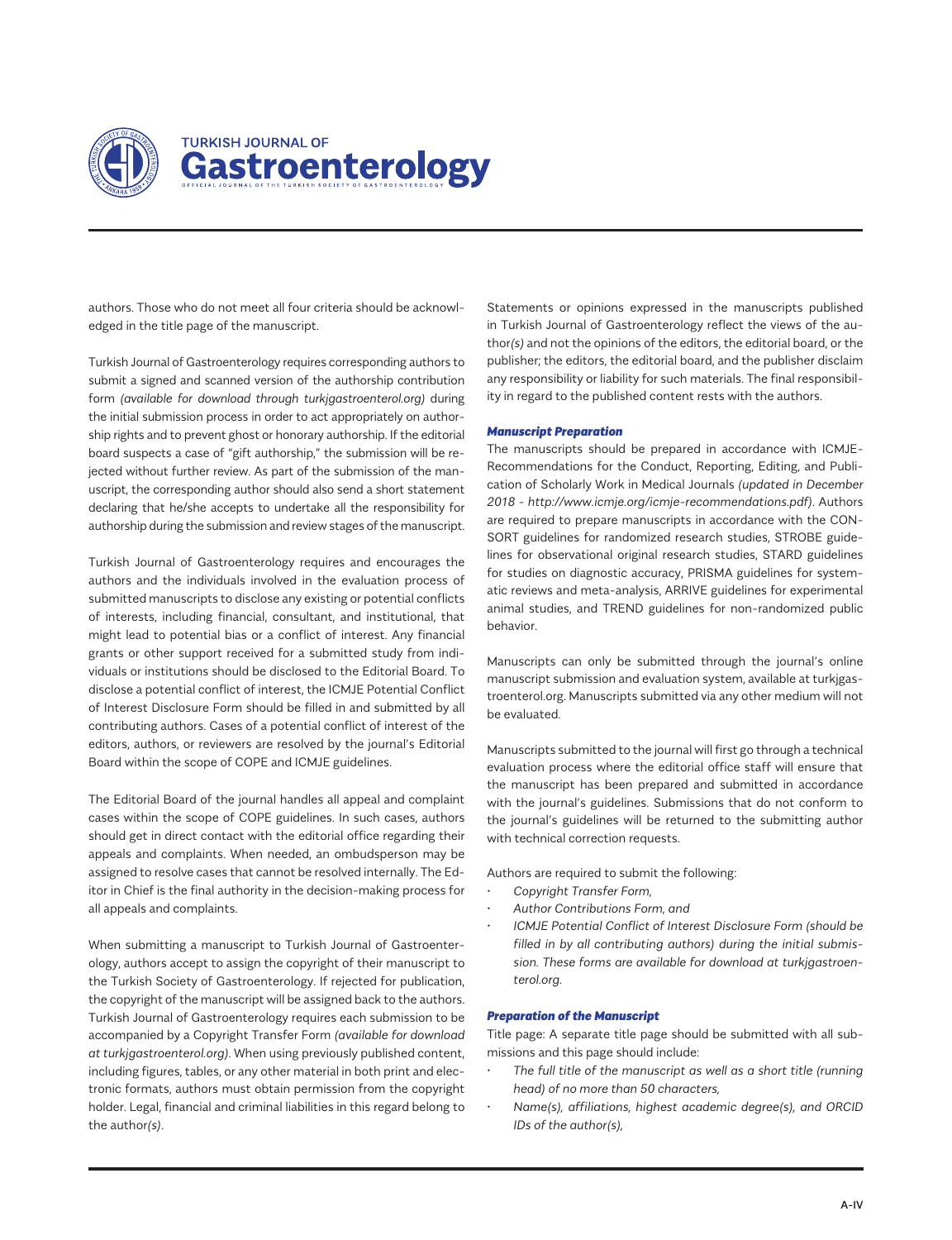

- *• Grant information and detailed information on the other sources of support,*
- *• Name, address, telephone (including the mobile phone number) and fax numbers, and email address of the corresponding author,*
- *• Acknowledgment of the individuals who contributed to the preparation of the manuscript but who do not fulfill the authorship criteria.*

#### *Abstract*

An English abstract should be submitted with all submissions except for Letters to the Editor. Submitting a Turkish abstract is not compulsory for international authors. The abstract of Original Articles should be structured with subheadings *(Background/Aims, Materials and Methods, Results, and Conclusion)*. Please check Table 1 below for word count specifications.

#### *Table 1. Limitations for each manuscript type*

| Type of<br>manuscript    | Word<br>limit | Abstract<br>word limit | Reference<br>limit | Table<br>limit | Figure<br>limit             |
|--------------------------|---------------|------------------------|--------------------|----------------|-----------------------------|
| Original<br>Article      | 3500          | 250<br>(Structured)    | 30                 | 6              | 7 or total of<br>15 images  |
| Review<br>Article        | 5000          | 250                    | 50                 | 6              | 10 or total of<br>20 images |
| l etter to<br>the Editor | 1000          | No<br>abstract         | 5                  | No<br>tables   | 2 or total of<br>4 images   |
| Diagnostic<br>Challenge  | 1200          | No<br>abstract         | 5                  | No<br>tables   | 7 or total of<br>15 images  |

Keywords: Each submission must be accompanied by a minimum of three to a maximum of six keywords for subject indexing at the end of the abstract. The keywords should be listed in full without abbreviations. The keywords should be selected from the National Library of Medicine, Medical Subject Headings database *(https://www.nlm. nih.gov/mesh/MBrowser.html)*.

Main Points: All submissions except letters to the editor should be accompanied by 3 to 5 "main points" which should emphasize the most noteworthy results of the study and underline the principle message that is addressed to the reader. This section should be structured as itemized to give a general overview of the article. Since "Main Points" targeting the experts and specialists of the field, each item should be written as plain and straightforward as possible.

#### *Manuscript Types*

Original Articles: This is the most important type of article since it provides new information based on original research. The main text of original articles should be structured with Introduction, Materials and Methods, Results, and Discussion subheadings. Please check Table 1 for the limitations for Original Articles.

Statistical analysis to support conclusions is usually necessary. Statistical analyses must be conducted in accordance with international statistical reporting standards (Altman DG, Gore SM, Gardner MJ, Pocock SJ. Statistical guidelines for contributors to medical journals. Br Med J 1983: 7; 1489-93). Information on statistical analyses should be provided with a separate subheading under the Materials and Methods section and the statistical software that was used during the process must be specified.

Units should be prepared in accordance with the International System of Units *(SI).*

#### *Editorial Comments*

Editorial comments aim to provide a brief critical commentary by reviewers with expertise or with high reputation in the topic of the research article published in the journal. Authors are selected and invited by the journal to provide such comments. Abstract, Keywords, and Tables, Figures, Images, and other media are not included.

#### *Review Articles*

Reviews prepared by authors who have extensive knowledge on a particular field and whose scientific background has been translated into a high volume of publications with a high citation potential are welcomed. These authors may even be invited by the journal. Reviews should describe, discuss, and evaluate the current level of knowledge of a topic in clinical practice and should guide future studies. The main text should contain Introduction, Clinical and Research Consequences, and Conclusion sections. Please check Table 1 for the limitations for Review Articles.

#### *Letters to the Editor*

This type of manuscript discusses important parts, overlooked aspects, or lacking parts of a previously published article. Articles on subjects within the scope of the journal that might attract the readers' attention, particularly educative and rare cases, may also be submitted in the form of a "Letter to the Editor." Readers can also present their comments on the published manuscripts in the form of a "Letter to the Editor." Abstract, Keywords, and Tables, Figures, Images, and other media should not be included. The text should be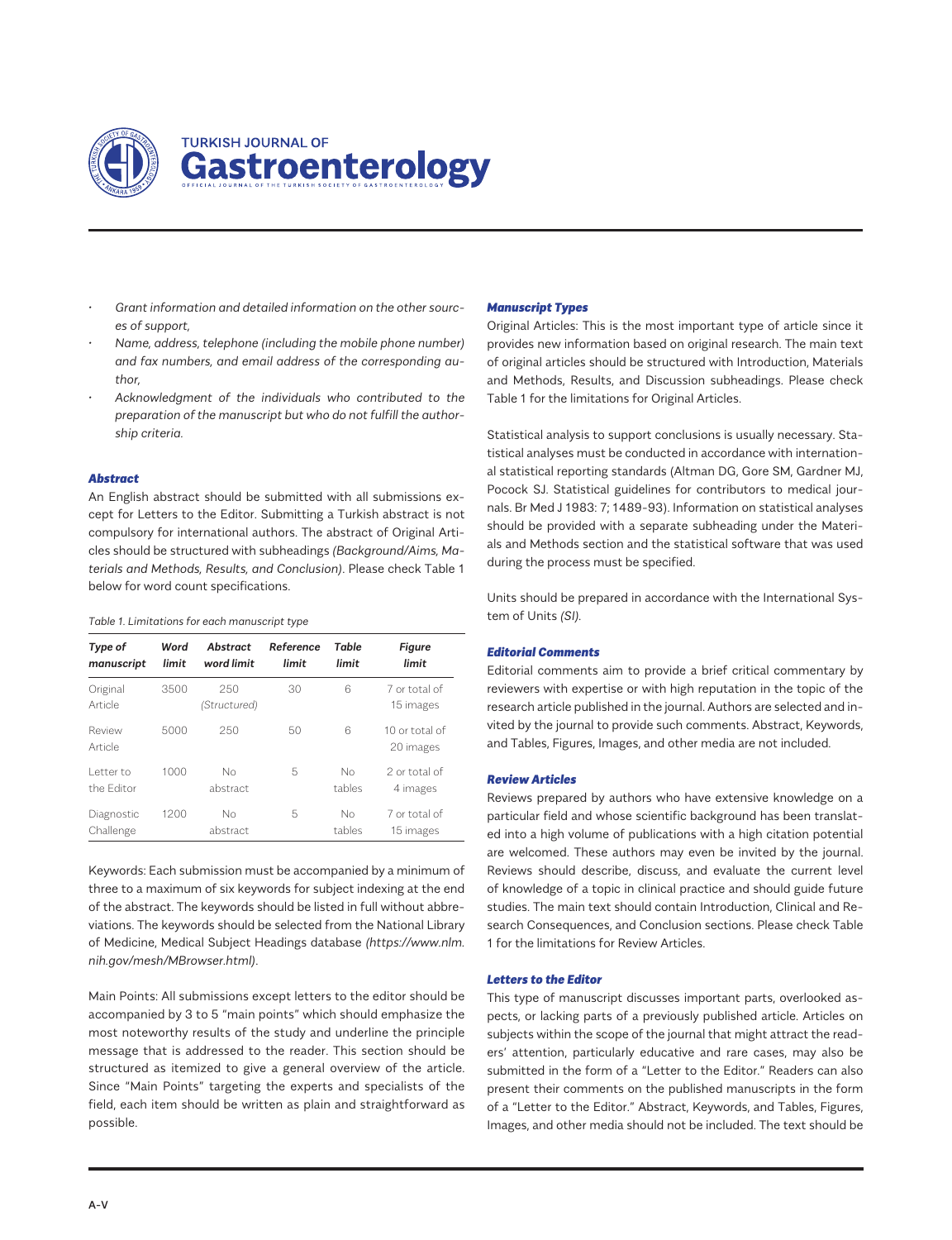

## **TURKISH JOURNAL OF** Gastroenterology

unstructured. The manuscript that is being commented on must be properly cited within this manuscript.

#### *Diagnostic Challenge*

Turkish Journal of Gastroenterology encourages authors to submit their striking clinical images that may challenge and inform readers and contribute to their education. This type of submissions should present the image as an "unknown" and should encourage the readers to interpret and diagnose the image. The answer will be presented on a separate page of the issue so the main text or the title should not reveal the answer. The case should be described in the first part; the answer should discuss the image findings and the diagnosis. The article should not be longer than 1200 words.

#### *Quick look to guidelines*

These manuscripts are summaries of published guidelines. Abstract, Keywords, and Tables, Figures, Images, and other media should not be included. The text should be unstructured. The guideline that is being summarized must be properly cited within the manuscript.

#### *Tables*

Tables should be included in the main document, presented after the reference list, and they should be numbered consecutively in the order they are referred to within the main text. A descriptive title must be placed above the tables. Abbreviations used in the tables should be defined below the tables by footnotes *(even if they are defined within the main text)*. Tables should be created using the "insert table" command of the word processing software and they should be arranged clearly to provide easy reading. Data presented in the tables should not be a repetition of the data presented within the main text but should be supporting the main text.

#### *Figures and Figure Legends*

Figures, graphics, and photographs should be submitted as separate files *(in TIFF or JPEG format)* through the submission system. The files should not be embedded in a Word document or the main document. When there are figure subunits, the subunits should not be merged to form a single image. Each subunit should be submitted separately through the submission system. Images should not be labeled *(a, b, c, etc.)* to indicate figure subunits. Thick and thin arrows, arrowheads, stars, asterisks, and similar marks can be used on the images to support figure legends. Like the rest of the submission, the figures too should be blind. Any information within the images that may indicate an individual or institution should be blinded. The minimum resolution of each submitted figure should be 300 DPI. To prevent delays in the evaluation process, all submitted figures should be clear in resolution and large in size *(minimum dimensions: 100×100 mm)*. Figure legends should be listed at the end of the main document.

All acronyms and abbreviations used in the manuscript should be defined at first use, both in the abstract and in the main text. The abbreviation should be provided in parentheses following the definition.

When a drug, product, hardware, or software program is mentioned within the main text, product information, including the name of the product, the producer of the product, and city and the country of the company *(including the state if in USA)*, should be provided in parentheses in the following format: "Discovery St PET/CT scanner *(General Electric, Milwaukee, WI, USA)"*

All references, tables, and figures should be referred to within the main text, and they should be numbered consecutively in the order they are referred to within the main text. Limitations, drawbacks, and the shortcomings of original articles should be mentioned in the Discussion section before the conclusion paragraph.

#### *References*

While citing publications, preference should be given to the latest, most up-to-date publications. If an ahead-of-print publication is cited, the DOI number should be provided. Authors are responsible for the accuracy of references. Journal titles should be abbreviated in accordance with the journal abbreviations in Index Medicus/ MEDLINE/PubMed. When there are six or fewer authors, all authors should be listed. If there are seven or more authors, the first three authors should be listed followed by "et al." In the main text of the manuscript, references should be cited using Arabic numbers in parentheses. The reference styles for different types of publications are presented in the following examples.

#### *Journal Article*

Rankovic A, Rancic N, Jovanovic M, et al. Impact of imaging diagnostics on the budget - Are we spending too much? Vojnosanit Pregl 2013; 70: 709-11.

#### *Book Section*

Suh KN, Keystone JS. Malaria and babesiosis. Gorbach SL, Barlett JG, Blacklow NR, editors. Infectious Diseases. Philadelphia: Lippincott Williams; 2004.p.2290-308.

#### *Books with a Single Author*

Sweetman SC. Martindale the Complete Drug Reference. 34th ed. London: Pharmaceutical Press; 2005.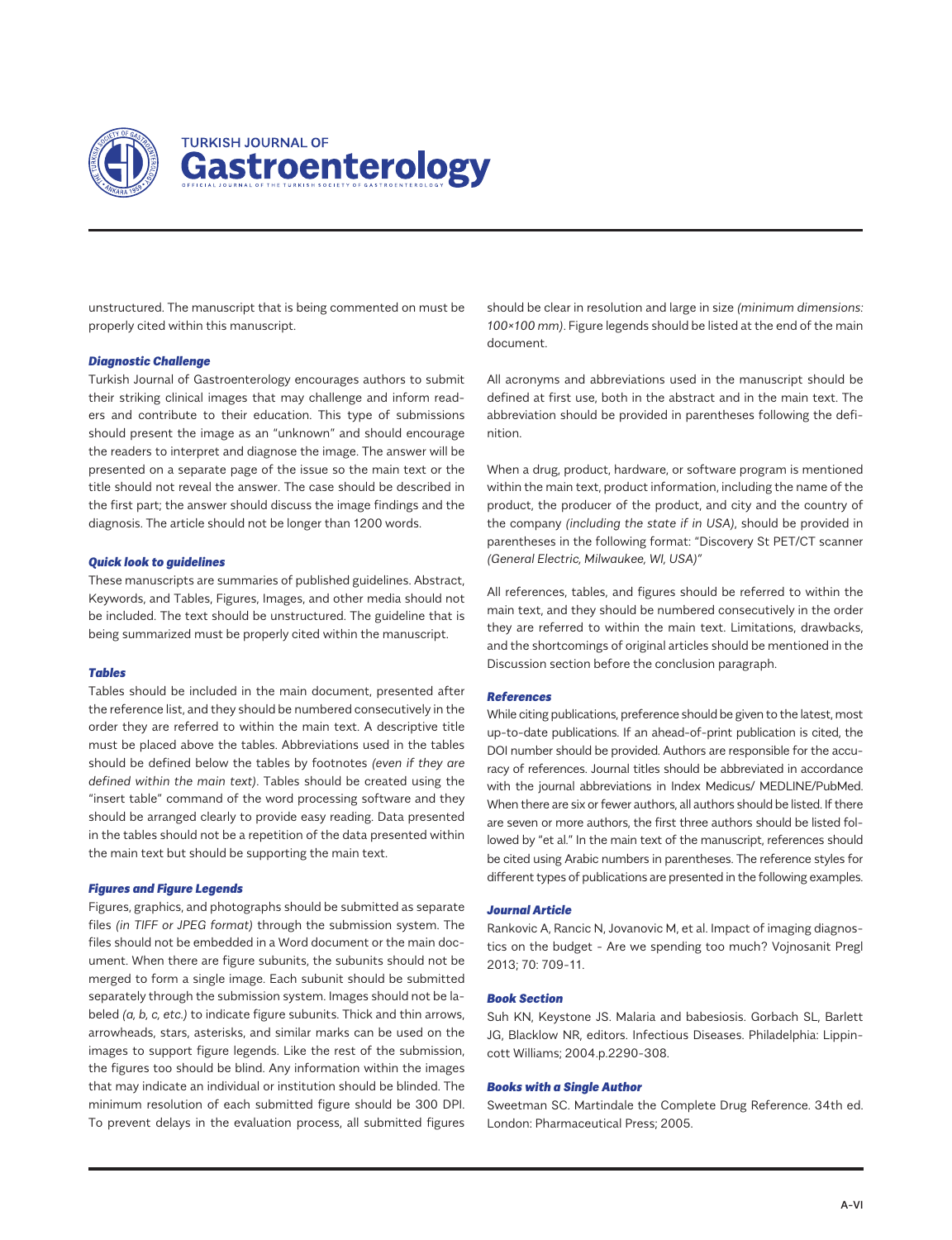

#### *Editor(s) as Author*

Huizing EH, de Groot JAM, editors. Functional reconstructive nasal surgery. Stuttgart-New York: Thieme; 2003.

#### *Conference Proceedings*

Bengisson S. Sothemin BG. Enforcement of data protection, privacy and security in medical informatics. In: Lun KC, Degoulet P, Piemme TE, Rienhoff O, editors. MEDINFO 92. Proceedings of the 7th World Congress on Medical Informatics; 1992 Sept 6-10; Geneva, Switzerland. Amsterdam: North-Holland; 1992. pp.1561-5.

#### *Scientific or Technical Report*

Cusick M, Chew EY, Hoogwerf B, Agrón E, Wu L, Lindley A, et al. Early Treatment Diabetic Retinopathy Study Research Group. Risk factors for renal replacement therapy in the Early Treatment Diabetic Retinopathy Study *(ETDRS)*, Early Treatment Diabetic Retinopathy Study Kidney Int: 2004. Report No: 26.

#### *Thesis*

McCracken Jenna Mae. Mechanisms and consequences of neutrophil apoptosis inhibition by Francisella tularensis. University of Iowa, PhD (Doctor of Philosophy) thesis, 2017.

#### *Manuscripts Accepted for Publication, Not Published Yet*

Slots J. The microflora of black stain on human primary teeth. Scand J Dent Res. 1974.

#### *Epub Ahead of Print Articles*

Cai L, Yeh BM, Westphalen AC, Roberts JP, Wang ZJ. Adult living donor liver imaging. Diagn Interv Radiol. 2016 Feb 24. doi: 10.5152/ dir.2016.15323. [Epub ahead of print].

#### *Manuscripts Published in Electronic Format*

Morse SS. Factors in the emergence of infectious diseases. Emerg Infect Dis *(serial online)* 1995 Jan-Mar (*cited 1996 June 5)*: 1*(1)*: *(24 screens)*. Available from: URL: http:/ www.cdc.gov/ncidodlElD/cid.htm.

#### *Revisions*

When submitting a revised version of a paper, the author must submit a detailed "Response to the reviewers" that states point by point how each issue raised by the reviewers has been covered and where it can be found *(each reviewer's comment, followed by the author's reply and line numbers where the changes have been made)* as well as an annotated copy of the main document. Revised manuscripts must be submitted within 30 days from the date of the decision letter. If the revised version of the manuscript is not submitted within the allocated time, the revision option may be canceled. If the submitting author*(s)* believe that additional time is required, they should request this extension before the initial 30 day period is over.

Accepted manuscripts are copy-edited for grammar, punctuation, and format. Once the publication process of a manuscript is completed, it is published online on the journal's webpage as an aheadof-print publication before it is included in its scheduled issue. A PDF proof of the accepted manuscript is sent to the corresponding author and their publication approval is requested within 2 days of their receipt of the proof.

#### Editor in Chief: Prof. Murat Törüner

Address: Mustafa Kemal Mahallesi, 2126 Sokak, Kolbay İş Merkezi, C blok, No.: 6-9, Çankaya, Ankara, TURKEY Phone: +90 312 284 15 11 Fax: +90 312 284 80 75 E-mail: dernek@tgd.org.tr

#### Publisher: AVES

Address: Büyükdere Cad., 105/9 34394 Mecidiyeköy, Şişli, İstanbul, TURKEY Phone: +90 212 217 17 00 Fax: +90 212 217 22 92 E-mail: info@avesyayincilik.com Web page: avesyayincilik.com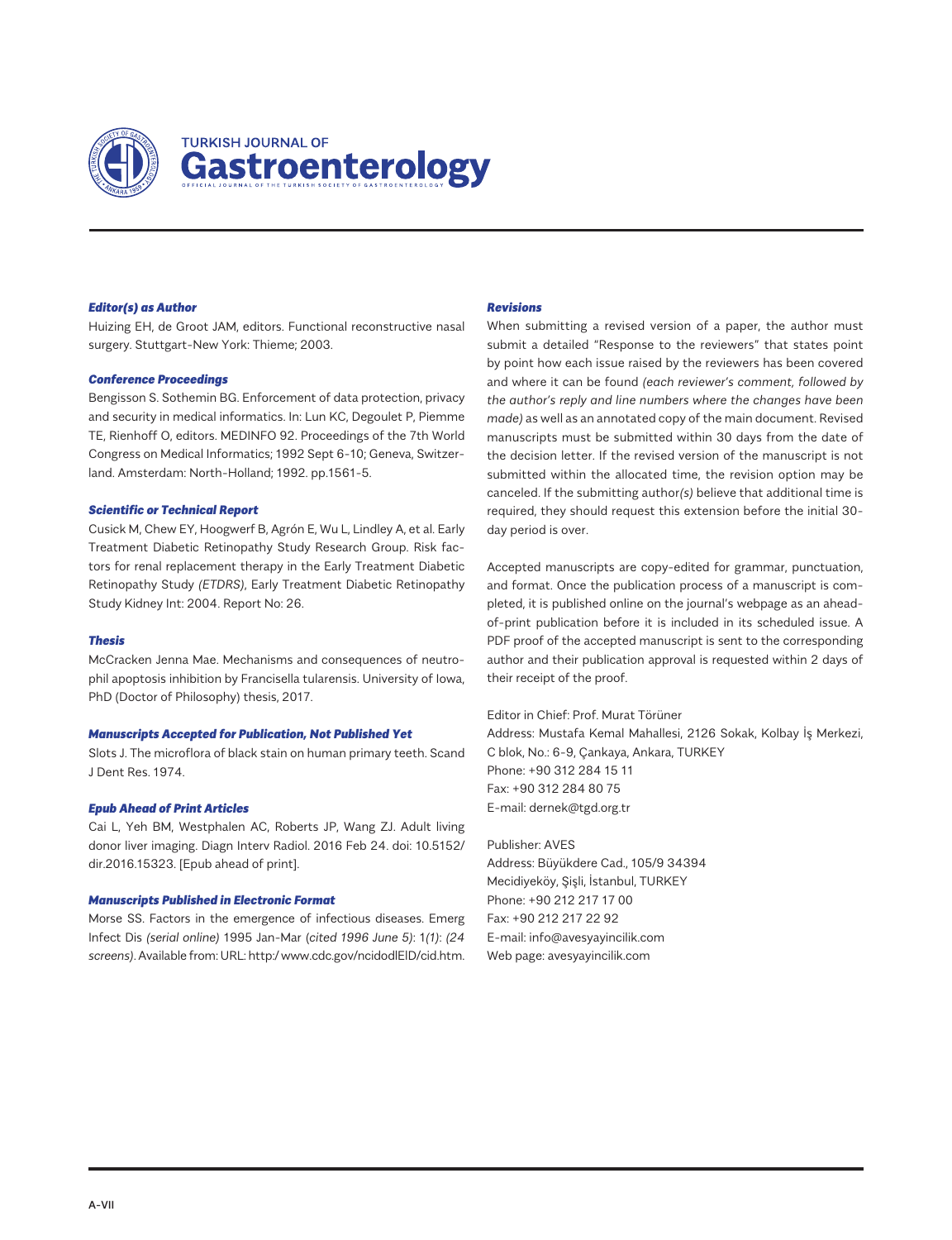

# *From the Guest Editor*

Dear Colleagues,

Chronic pancreatitis is a disease characterized by progressive inflammation and fibrosis of the pancreas and presents with a wide range of clinical findings. Thus, it is a complex disease that can sometimes cause diagnostic confusion and disagreement in treatment. The inflammatory process in the pancreas and the yielding fibrosis may lead to diabetes mellitus with a decline in the function of pancreatic islet cells and exocrine insufficiency by disrupting the function of ductal cells. This may mimic the symptoms of dyspepsia or functional gastrointestinal diseases, often overlooking chronic pancreatitis and delaying treatment. From one viewpoint, chronic pancreatitis may underlie diabetes mellitus, which is already highly prevalent in Turkey, and its detection can be problematic. The progressive fibrotic character of the disease may cause stenosis in the areas affected, that is, stenosis in the pancreatic duct, stenosis in the biliary duct, or more rarely duodenal stenosis. Symptoms specific to each stenosis region may dominate the clinical picture or accompany other complaints. Therefore, chronic pancreatitis, which manifests itself with a clinical picture that varies from patient to patient, while being a very enjoyable puzzle that presents itself as it has been completed for the clinician, sometimes causes incomprehensible troubles. The disease can manifest with very severe abdominal pain that is unresponsive to any treatment. The pain can be so severe that it can even trigger suicide. Problems such as thrombosis or aneurysm in the associated vascular area and even cancer development at an advanced stage are a possibility.

Chronic pancreatitis is due to a wide variety of etiologies, while chronic alcohol use is the most frequent cause. Additionally, as knowledge and technology developed/accumulated, we learned that genetic factors and some hereditary diseases play a role in its etiology. Recently, autoimmune pancreatitis has become an important disease added to this spectrum. Yet, unfortunately, the typical diagnostic clinical or laboratory findings of this disease are rare, especially in the early stages. Clinicians' careful approach and evaluation are substantial, and chronic pancreatitis is an area where the art of medicine is essential, excessively.

The treatment of this multifaceted, physician-challenging disease also has multistep and multi-choice characteristics. The treatment of pain, the treatment of diabetes, the treatment of pancreatic enzyme deficiency, the treatment of pancreatic and bile duct stenosis, the treatment of vascular problems, and the treatment of duodenal stenosis all appear as problems that need to be addressed and resolved separately or together.

All of these constitute the characteristics and strategy of the fight against chronic pancreatitis, which requires a systematic approach and solution. With this aim, this consensus report is prepared to guide the clinician and the researcher about the definition, etiopathogenesis, diagnosis, treatment and follow-up of CP in the light of current literature. A sub-study group consisting of 24 experts on chronic pancreatitis was created from the Turkish Gastroenterology Association - Pancreas study group to prepare this report. It was presented for publication as a result of a 2-year process and was created in accordance with evidence-based medical rules.

We hope this consensus report, in which everything related to chronic pancreatitis is evaluated based on the latest literature and a systematic approach, will be useful for our colleagues.

Prof. Dr. Orhan Sezgin Mersin University School of Medicine, Mersin, Turkey